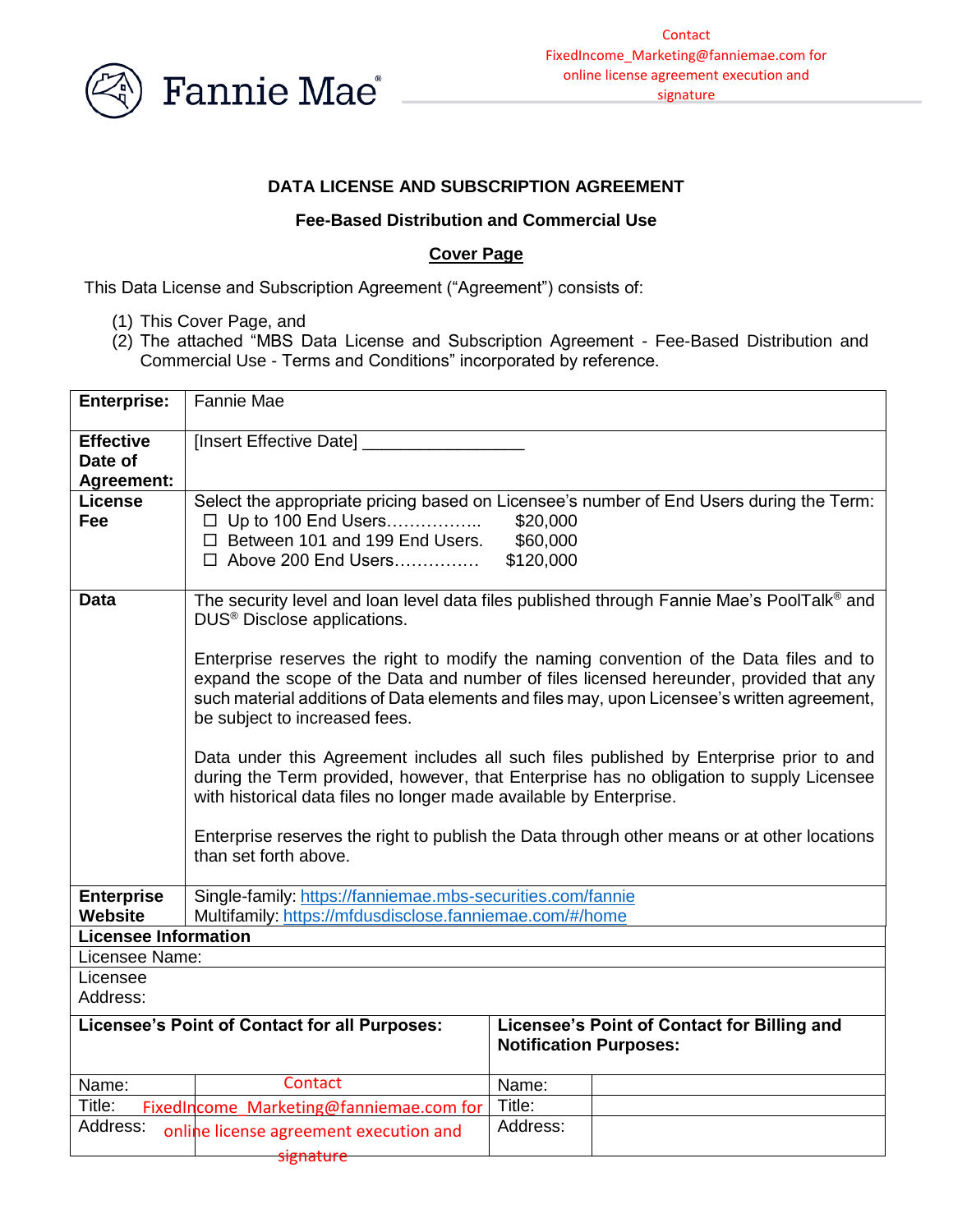| Telephone:                                             |  | Telephone:                            |  |
|--------------------------------------------------------|--|---------------------------------------|--|
| Email:                                                 |  | Email:                                |  |
| <b>Enterprise's Point of Contact for all Purposes:</b> |  | <b>Enterprise Wiring Information:</b> |  |
|                                                        |  |                                       |  |
| Name:                                                  |  | <b>Bank Name:</b>                     |  |
| Title:                                                 |  | <b>Account Name:</b>                  |  |
| Address:                                               |  | Account No.:                          |  |
|                                                        |  |                                       |  |
|                                                        |  |                                       |  |
| Telephone:                                             |  | <b>ABA</b><br>Account                 |  |
|                                                        |  | Code:                                 |  |
| Email:                                                 |  | Reference Line 1:                     |  |

By the signatures of their authorized representatives below, both parties acknowledge the value and sufficiency of the consideration for entering into this Agreement and agree to be bound by its terms.

| LICENSEE: ______________________                                                                     | Fannie Mae: ___________________ |
|------------------------------------------------------------------------------------------------------|---------------------------------|
| Contact                                                                                              |                                 |
| FixedIncome_Marketing@fanniemae.com for<br>Name: online license agreement execution and<br>signature |                                 |
|                                                                                                      |                                 |
| Date: <u>____________________________</u>                                                            |                                 |

Please submit the completed and signed licensing agreement, along with a sales tax exemption form, if applicable, to:

email to: FixedIncome\_Marketing@fanniemae.com

Mail to: Fixed Income Marketing 1100 15<sup>th</sup> Street NW Washington, DC 20005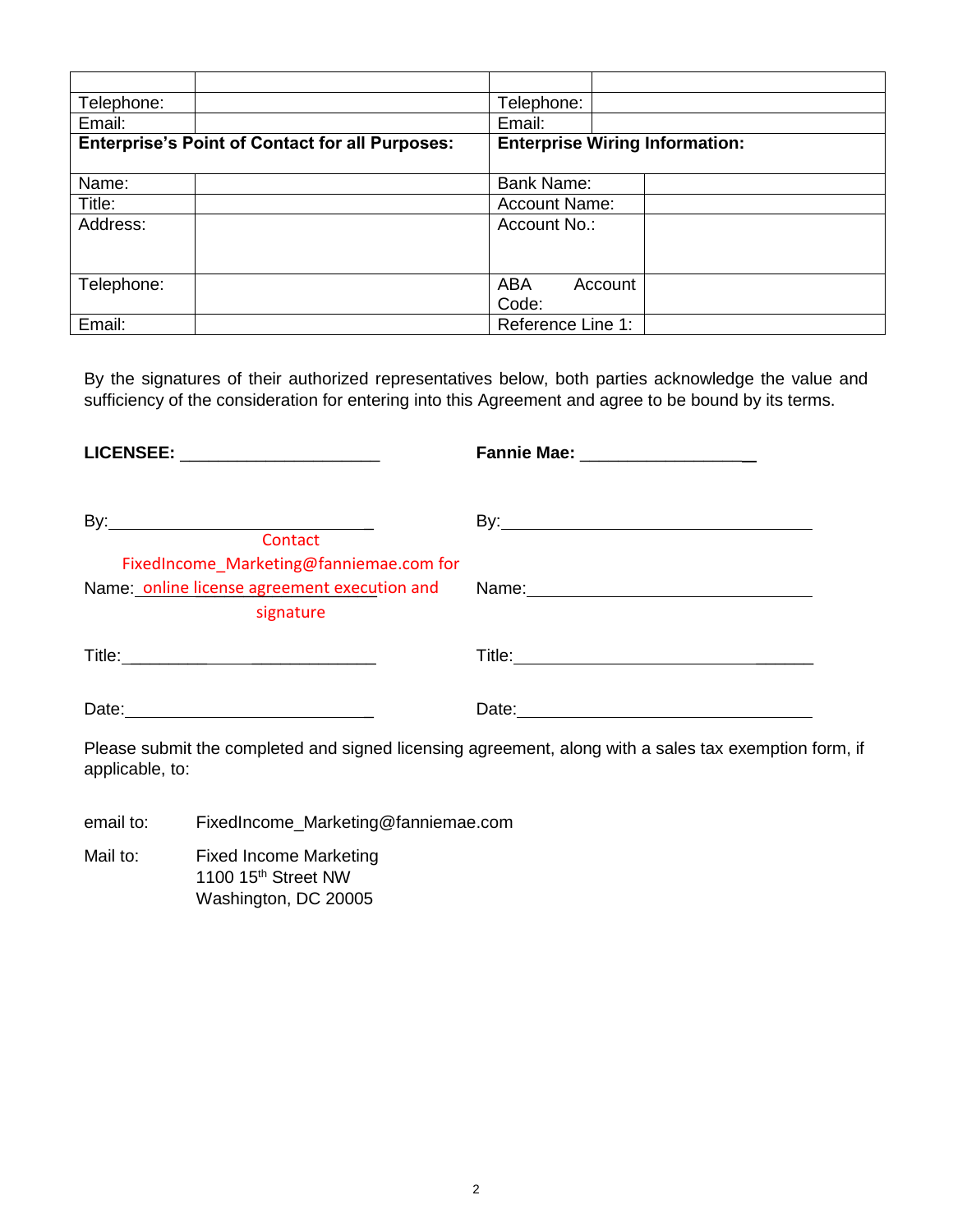### **MBS DATA LICENSE AND SUBSCRIPTION AGREEMENT**

### **Fee-Based Distribution and Commercial Use**

#### **Terms and Conditions**

#### **1. Introduction**

This Agreement sets forth the terms and conditions governing the access to, and use of, the Contents for external commercial use or external distribution by Licensee. These uses are subject to the payment of the License Fee by Licensee.

Important note: Use of the Contents and distribution of the Data for internal purposes only, and use of the Contents for non-commercial purposes only, are also licensed by Enterprise on a royalty free basis under separate terms and conditions available on the Enterprise Website. In case of conflict between the terms of this Agreement and those of such royalty-free license offered to third parties by Enterprise, the terms of this Agreement will govern as between Enterprise and Licensee.

#### **2. Definitions**

**"Agreement"** means these Terms and Conditions and the Cover Page.

**"Contents"** means the Data and any content, information, documentation or functionality provided in connection therewith by Enterprise hereunder, and updates thereto as released from time to time by Enterprise.

**"Cover Page"** means the executed cover page to these Terms and Conditions attached and incorporated hereto.

**"Data"** means certain data related to mortgage securities made available to the public by Enterprise and identified in the Cover Page.

**"Derived Product"** means any data, product, or service offering that is derived from, incorporates, or relies upon, the Data.

"**Effective Date**" means the date identified as the Effective Date in the Cover Page.

**"End User"** means a third-party user of the Data or a Derived Product that accesses or uses the same as obtained from Licensee.

"**End User License Agreement**" or "**EULA**" means the written agreement between Licensee and an End User governing access to the Data by the End User as re-distributed or re-packaged by Licensee and/or use of or access to a Derived Product by the End User as distributed by Licensee.

**"Enterprise"** means the federally chartered, government sponsored enterprise identified on the Cover Page as the Enterprise.

**"Enterprise Website"** means the website identified on the Cover Page as the Enterprise Website or a successor website.

**"License"** means a non-exclusive, non-transferable, and revocable license granted under this Agreement under Enterprise's intellectual property rights in the Contents to (i) access, copy, reproduce, distribute the Contents, and analyze the Data, within Licensee's organization; (ii) reproduce, distribute, re-package, and sub-license the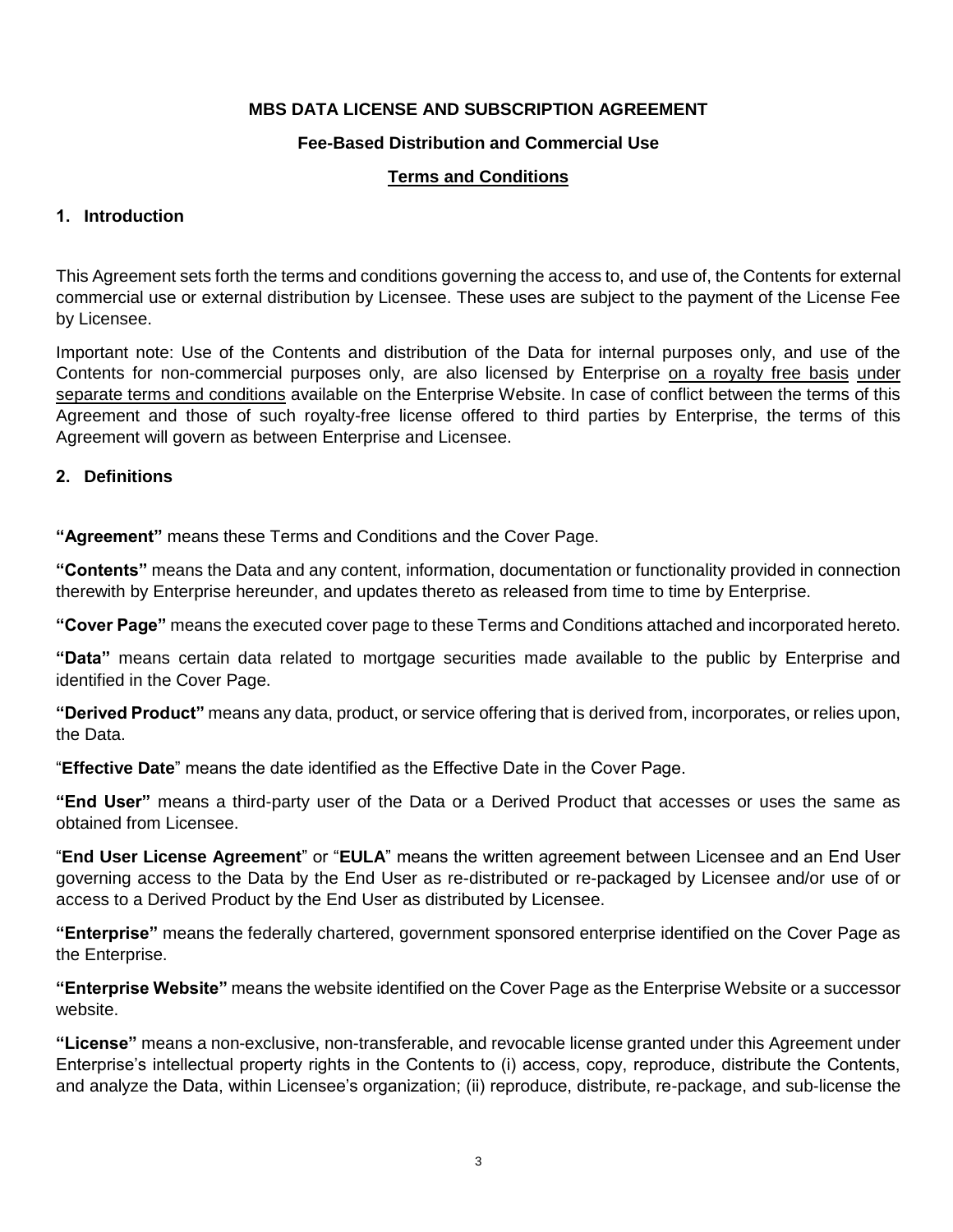Data to End Users under an EULA; and (iii) create Derived Products and distribute and offer the same to End Users under an EULA.

**"License Fee"** means the amount set forth on the Cover Page that is to be paid by Licensee to Enterprise each Term as consideration for the License granted by Enterprise under this Agreement.

**"Licensee"** means the party to this Agreement identified on the Cover Page as the Licensee.

**"Term"** means the period starting from the Effective Date until the following September 30th for the initial Term and, thereafter, each successive twelve (12) month period commencing on October 1st.

**"Terms and Conditions"** means these terms and conditions.

## **3. Rights and Obligations**

### **3.1. Licensees' Rights**

Subject to the terms, conditions, and limitations set forth in this Agreement, Licensee is hereby granted the License for the duration of the Term.

### **3.2. Restrictions on Use**

The License is subject to the following restrictions:

**(a) Data Integrity**. Licensee will not modify or alter the Data in any manner other than as contemplated hereunder. Licensee will respect the integrity of the Data, ensuring that the Data is not distorted and that none of the information in the Data is deleted or changed in ways that would materially affect the integrity of the Data as originally published by Enterprise.

**(b) Primary Purpose and Scope of Use of the Data**. Enterprise provides the Data to facilitate investments in its mortgage-related securities, assist in providing stability in the secondary market for residential mortgages and increasing the liquidity of mortgage investments.

**(c) Absolute Prohibition Against Correlation of the Data to Individuals**. Under no circumstance will Licensee, directly or indirectly, use, copy, modify, decompile, disassemble, scrape, cache, frame, mask, correlate, or apply any process to the Data in order to misappropriate any information about the Data or derive any information about any particular individual including but not limited to violation of applicable privacy laws or regulations and/or in any way that would be deemed an unlawful invasion of privacy, whether or not for internal or external use of the results of such correlation. Licensee will comply with all federal, state and local laws and regulations governing the access, handling, and use of the Data by Licensee.

**(d) No Other Rights**. Except as expressly permitted herein, Licensee will not redistribute, license, retransmit, or rebroadcast the Contents or Derived Product or any portion thereof.

# **3.3. Indemnification**

Licensee will indemnify and hold harmless Enterprise, its service providers, licensors and customers, and their respective officers, directors, employees, agents, successors and assigns, from and against any and all losses, liabilities, damages and claims, and all related costs and expenses (including without limitation reasonable legal fees and disbursements and costs of investigation, litigation, settlement, judgment, interest and penalties), arising from or in connection with (a) Licensee's negligence, willful misconduct, or breach of any representation or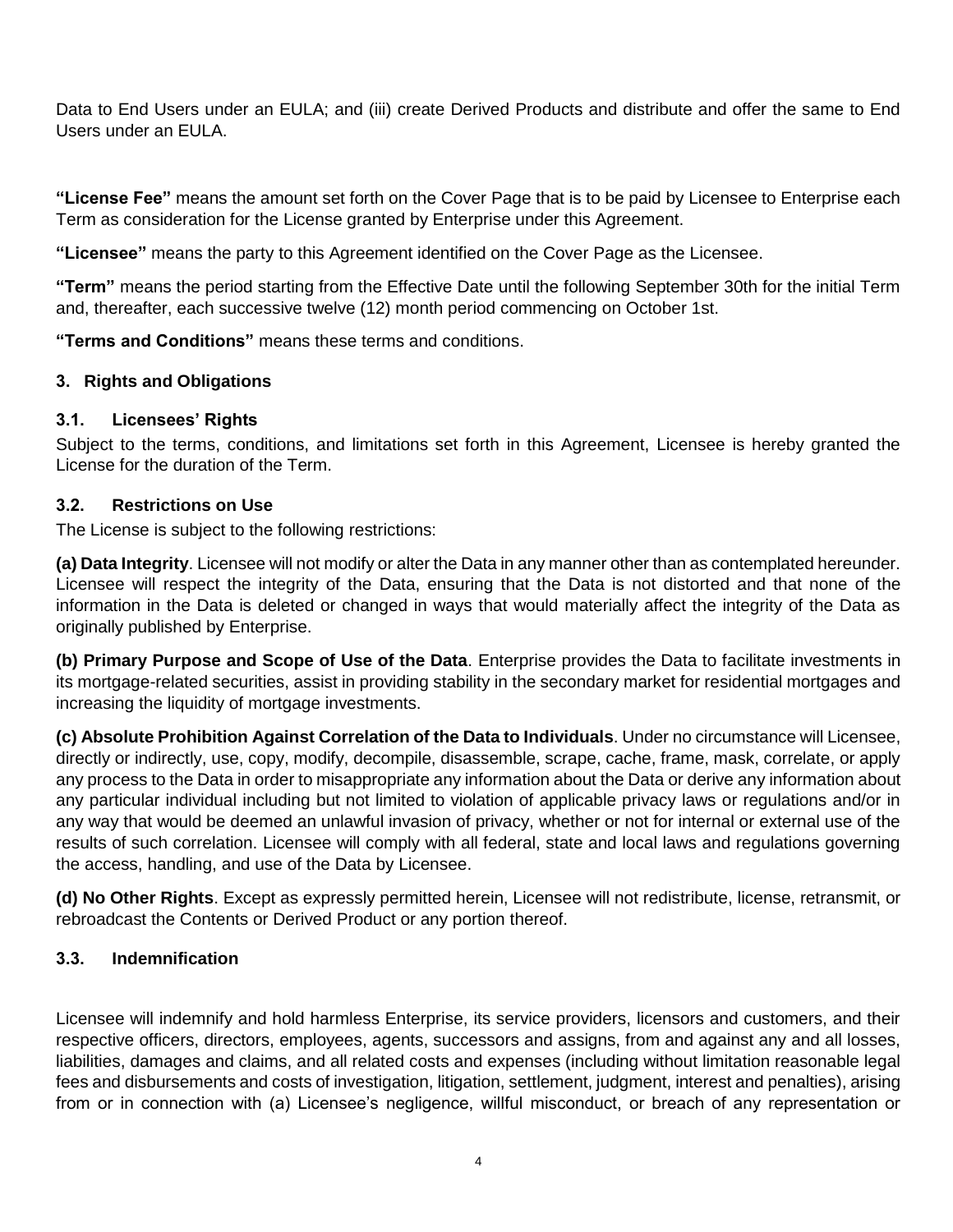warranty under this Agreement, (b) Licensee's failure to perform Licensee's obligations under this Agreement, or (c) Licensee's receipt, use, or distribution of the Contents, including but not limited to redistribution of the Data and distribution of Derived Products and their use by End Users. Licensee will pay or reimburse all costs that may be incurred by Enterprise in enforcing this indemnity, including attorneys' fees.

## **3.4. Audit and Right to Review**

Licensee will, upon written request, provide Enterprise with access to and an opportunity to review for audit and evaluation purposes only any Derived Product created by Licensee. Licensee will further, upon written request, but not more frequently than once each calendar year, provide Enterprise and its third-party auditors, as applicable, with access to Licensee's records relevant to Licensee's compliance with this Agreement, including but not limited to information relating to its agreements with End Users. If the review uncovers any under reporting of License Fees, or if the review uncovers any other material default by Licensee, then without limiting Enterprise's other rights under this Agreement or at law or in equity, Licensee will bear Enterprise's cost of the audit or review.

## **3.5. Access Credentials, Breach Notification**

Access to the Contents by Licensee's representatives may be subject to registration by Licensee and/or Licensee's representatives through Enterprise's online registration systems. Log in credentials generated in the course of such registration will be kept in confidence by Licensee and Licensee will ensure that Licensee's representatives do not share such access credentials. Any unauthorized disclosure or dissemination of access credentials by Licensee or its authorized users will be deemed a material breach of this Agreement and will be a basis for immediate termination of this Agreement. Licensee will timely inform Enterprise of any data breach of which Licensee becomes aware that may jeopardize the integrity, availability or confidentiality of the Contents.

### **3.6. Listing on Enterprise Website**

Upon the Licensee's execution of this Agreement and payment of the License Fee, Enterprise may list Licensee on the Enterprise Website as an authorized licensee and distributor of the Data and of Derived Products; *provided, however,* that Licensee may give written notice to Enterprise that Licensee does not wish to be so listed.

### **4. Additional Rights and Obligations Applicable to End Users**

### **4.1. EULAs**

Licensee will not distribute any Data or Derived Products to any End User unless Licensee and such End User have executed an EULA. Licensee will include and enforce the following provisions in the EULAs and will adequately monitor and audit compliance therewith by End Users. Upon request by Enterprise, Licensee will provide copies of its agreements with End Users to Enterprise.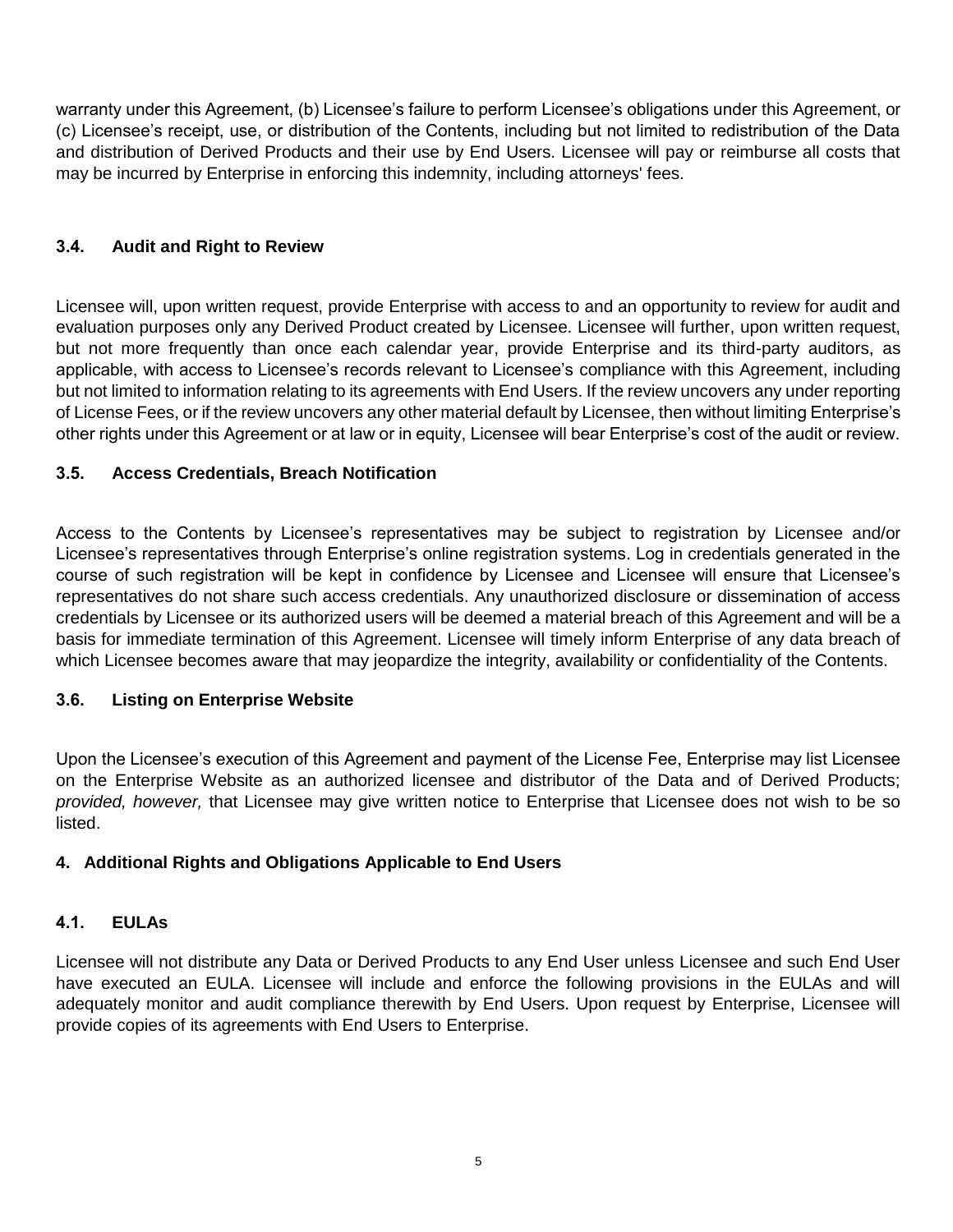### **4.2 No External Redistribution of the Data or Creation of Derived Products for External Commercial Purposes by End Users.**

Licensee will ensure that EULAs are granted in furtherance and in support of End Users' internal business purposes only. Licensee will strictly prohibit End Users from reselling, disclosing or redistributing the Data externally and from creating and offering any Derived Products for external commercial purposes.

# **4.3 Pass Through Provisions**

The EULAs will further (a) contain terms and conditions substantially similar to Section 3.2 applicable to End Users, (b) disclaim the warranties and limit the liability of Licensee's direct and indirect suppliers (including Enterprise) for the accuracy or adequacy of the Data, as well as the warranties of merchantability, accuracy and fitness for purpose, as set forth in Sections 10 and 11 of these Terms and Conditions, and (c) provide that the EULA may be terminated immediately without notice in the event of any violation of any provisions incorporated pursuant to clause (a) of this sentence, in which event all provisions required by this sentence will survive such termination. Enterprise will be named third party beneficiary of such clauses. Notwithstanding the foregoing, parts (a) and (c) of this Section 4.3 will not apply to the licensing and offering by Licensee of Derived Products that do not include and cannot be used to derive or recreate any of the Data or identify any specific individual as prohibited by Section 3.2.

## **4.4 No Warranties; Conduct**

Licensee will not make any representations or warranties concerning Enterprise or the Data to any third party (including, without limitation, prospects or End Users) except with the prior written approval of Enterprise. In exercising its rights and performing its duties hereunder, Licensee will at all times refrain from engaging in any illegal, unfair or deceptive trade practices or unethical business practices.

### **4.5 Corrections**

If from time to time Licensee is informed by Enterprise of corrections made by Enterprise to the Data, Licensee will promptly re-distribute to its End Users any corrections that Enterprise publishes to such Data.

### **4.6 Trademarks**

Except as expressly permitted in writing by Enterprise and with the exception of nominative references to Enterprise as the original contributor of the Data in connection with the redistribution of the Data or the offering of the Derived Products by Licensee, Licensee may not publish, or cause to be published, or make public use of Enterprise's name, logos, trademarks, or any information in connection with this Agreement without the prior written permission of Enterprise. In no case shall Licensee imply any endorsement by Enterprise of Licensee's Data redistribution or Derived Products offerings.

# **5 Rights and Responsibilities of Enterprise**

# **5.1 Authority**

Enterprise represents that it has the right to make the Contents available in accordance with this Agreement.

# **5.2 No Other Materials**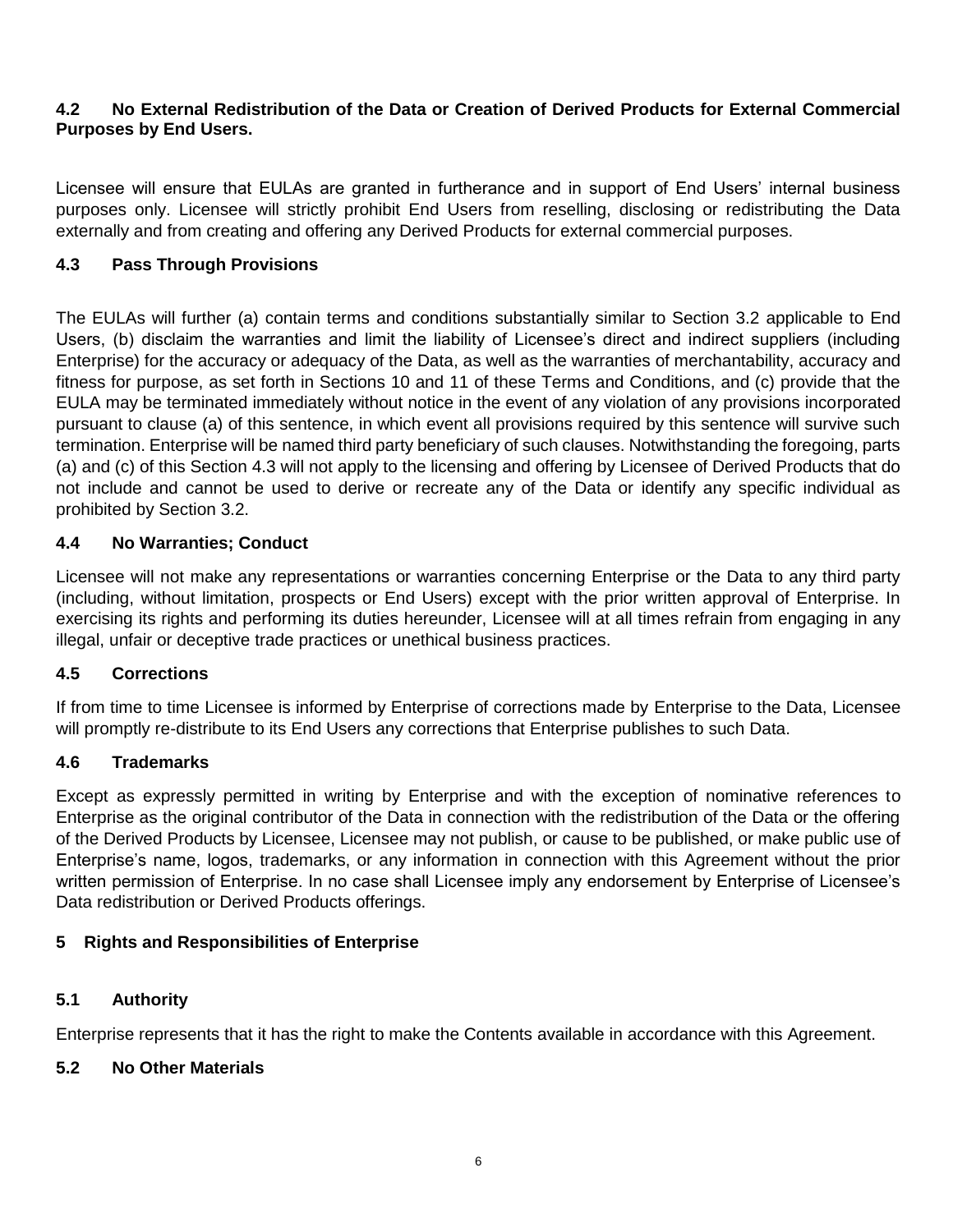Enterprise has no obligation to supply Licensee with any software, hardware, systems, documentation or other materials, or to pay any installation, connection, network, transmission or other charges required to retrieve, copy, distribute or obtain access to the Data.

# **6 Ownership of the Data**

# **6.1 Ownership; Intellectual Property**

Licensee acknowledges and agrees that the Contents, and all copies thereof made by Licensee hereunder, including without limitation any copyright and other intellectual property therein, are and will remain the exclusive property of Enterprise. Nothing contained herein will be deemed to transfer to Licensee any proprietary interest or other rights in the Data or in any copyright, trademarks, patents or other intellectual property of Enterprise, except to the extent expressly granted by this Agreement. This License will not be construed as a sale, disposition or transfer of property, while the release of Data hereunder by Enterprise will not be construed as the placement of Data in the public domain. For the avoidance of doubt, Enterprise does not claim any proprietary interest in Licensee's Derived Products.

# **6.2 Notices**

Licensee will not remove, alter, cover or distort any copyright, trademark or other proprietary rights notice placed by Enterprise in or on the Data and will ensure that all such notices are reproduced on all copies of the Data made by Licensee; provided, however, that Licensee will not be required to attach a copyright notice to any individual element of factor or other data that it may reproduce.

# **7. Availability of Data**

# **7.1 Data Updates**

Unless Enterprise provides notice to the contrary on the Enterprise Website, Enterprise will publish Data updates available to Licensee through the Enterprise Website.

# **7.2 Data Correction**

If Licensee notifies Enterprise that the Data is unavailable or in some way defective, Enterprise will evaluate the deficiency and, as necessary, use commercially reasonable efforts to promptly correct such defect and repost the Data. If Enterprise identifies a deficiency in any of the Data, Enterprise will evaluate the deficiency and, as necessary, use commercially reasonable efforts to correct the deficiency and give notice to Licensee of such correction. Enterprise's obligation to evaluate the deficiencies is Enterprise's sole obligation to Licensee or any third party.

# **7.3 Access to Data; File Formats**

Licensee will access the Data from the Enterprise Website. The Enterprise Website contains reference materials about the Data and contact information to request help in accessing the Data. Enterprise from time to time may modify amend, augment, reduce or alter the file format of the Data or may modify the manner or mode of retrieval of the Data. Licensee will be entitled to retrieve and distribute such updates, modifications, additions or changes in the Data. These changes may require Licensee to upgrade its systems, hardware or software, at Licensee's sole expense and at no cost to Enterprise.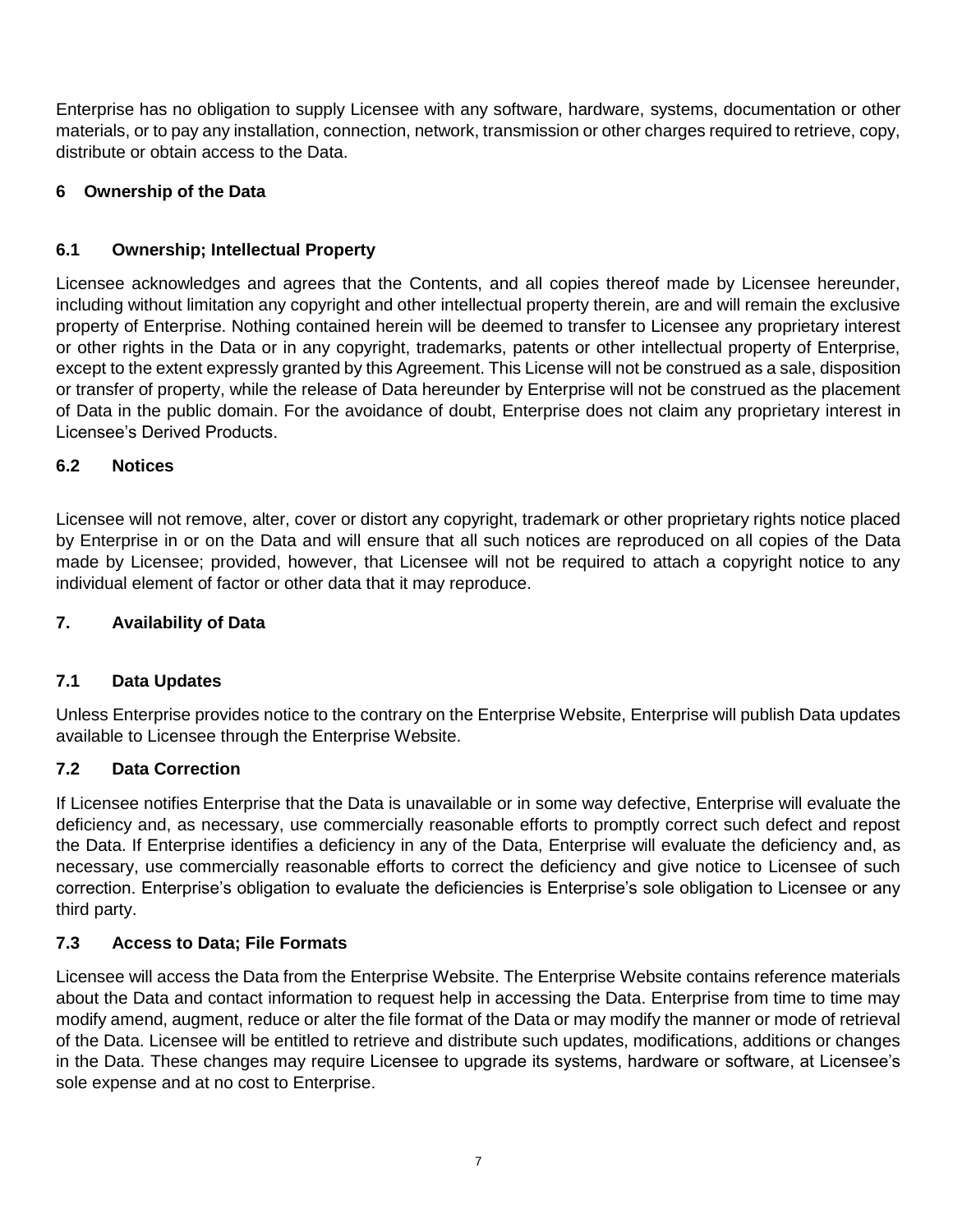#### **8. Fees and Taxes**

#### **8.1 License Fee**

The License Fee for the initial Term is pro-rated on a monthly basis and payable to Enterprise by Licensee no later than thirty (30) days after invoicing by Enterprise. The License Fee will be payable in full in advance for each successor Term thereafter no later than thirty (30) days after invoicing by Enterprise, which invoicing will be concomitant with the renewal date of the Term.

### **8.2 Payments**

License Fee amounts are payable by wire transfer using the wiring instructions set forth in the Cover Page or as otherwise notified in writing by Enterprise. Enterprise may elect in its discretion to suspend the License if payment is not received timely.

#### **8.3 Change in License Fees**

Enterprise reserves the right to increase the License Fee upon each renewal of the Term in amounts not to exceed 5% (five percent) by providing notice to Licensee at least thirty (30) days prior to the effective date of the change in fees.

If at any time during the Term the peak number of End Users exceeds the range originally selected in the Cover Page, Licensee will timely report this increase to Enterprise and the date of such occurrence and the License Fee will be adjusted accordingly henceforth to the applicable tier, prorated on a monthly basis as of the date of the triggering increase. Adjustment to a lower License Fee based on a reduction in the number of End Users will occur only upon renewal of the Term and for the new Term, subject to timely notification of Enterprise by Licensee of the change in number of End Users.

#### **8.4 Expenses**

Each of the parties will bear all of its own expenses arising from performance of its obligations under this Agreement.

#### **8.5 Interest**

Past due balances on the amounts due to Enterprise pursuant to this Agreement will be subject to an interest charge of one and one-half percent (1.5%) per month or the maximum interest rate permitted by applicable law (whichever is less), computed from the due date of such payment.

#### **8.6 Taxes**

In addition to the License Fees, Licensee will pay all current and future state and federal taxes related to this Agreement, including taxes on the possession or use of the Data by Licensee.

#### **9. Confidentiality**

#### **9.1 Protection**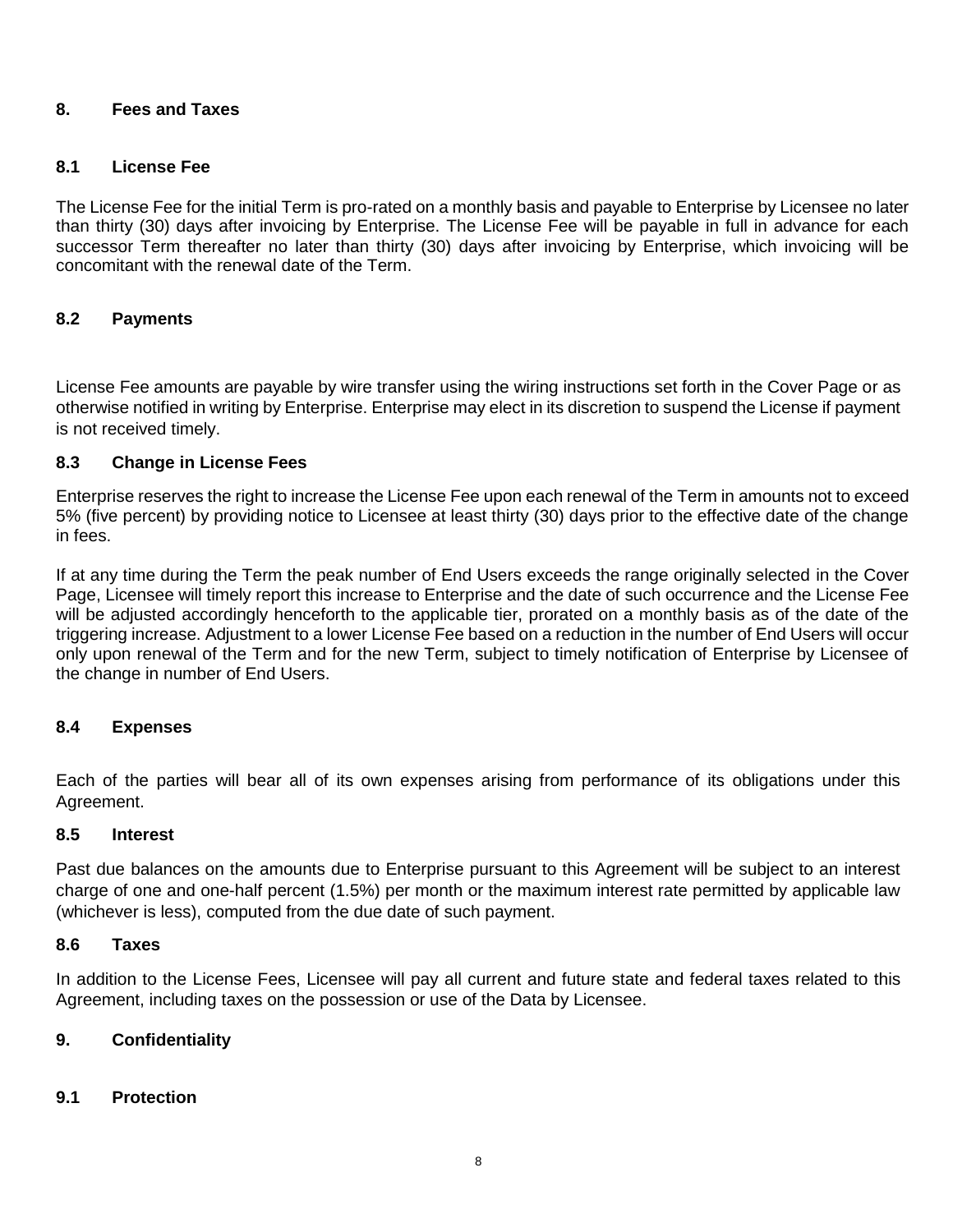Licensee acknowledges that in connection with the use and (if applicable) distribution of the Contents, it may receive or be exposed to proprietary or confidential information (collectively the "Confidential Information"). Licensee will maintain and protect the confidentiality of the Confidential Information and will not to disclose the Confidential Information or use it for any purpose not expressly authorized by this Agreement. Licensee will adopt appropriate safeguards to protect the confidentiality of the Confidential Information.

# **9.2 Exclusions**

The restrictions on disclosure set forth in Section 9.1 will not apply when, and to the extent that, Confidential Information (a) is publicly known at the time of a proposed disclosure without a breach of this Agreement, (b) is provided on a non-confidential basis by a third party that is not itself under any confidentiality obligation with respect to the Confidential Information, (c) is previously known by Licensee free of any obligation to keep it confidential, or (d) is independently developed by Licensee without use of or reference to the Confidential Information.

# **9.3 Notice of Violation**

Licensee will promptly notify Enterprise if it becomes aware of any apparent violation of the confidentiality requirements set forth in Section 9.1.

## **10. Disclaimer of Warranty**

THE CONTENTS ARE SUBJECT TO CHANGE WITHOUT NOTICE. ENTERPRISE EXPRESSLY DISCLAIMS ANY OBLIGATION TO KEEP CONTENTS UP TO DATE OR FREE OF ERRORS OR VIRUSES, OR TO MAINTAIN UNINTERRUPTED ACCESS TO THE CONTENTS. THE CONTENTS ARE PROVIDED ON AN "AS IS," "AS AVAILABLE" BASIS. ENTERPRISE ASSUMES NO RESPONSIBILITY FOR ERRORS OR OMISSIONS IN ANY CONTENTS, AND ENTERPRISE MAKES NO REPRESENTATIONS OR WARRANTIES OF ANY KIND WHATSOEVER FOR THE CONTENTS. USE OF THE CONTENTS IS AT LICENSEE'S SOLE RISK. ENTERPRISE DISCLAIMS ALL EXPRESS OR IMPLIED WARRANTIES RELATED TO THE CONTENTS OR USE OF THE CONTENTS INCLUDING, WITHOUT LIMITATION, MERCHANTABILITY, SUITABILITY, NONINFRINGEMENT, OR FITNESS FOR ANY PARTICULAR PURPOSE.

# **11. Limitation of Liability**

Except as otherwise expressly set forth in this Agreement, in no event will Enterprise or any entity Enterprise uses to provide access to the Contents be liable to Licensee for any loss, injury, claim, liability, damage or expense of any kind arising out of or resulting in any way from the Contents, including, without limitation, (a) errors or omissions in, or interruptions or corruption in provision of, the Contents, (b) use of the Contents by Licensee or any third party, or (c) the Contents. IN NO EVENT WILL ENTERPRISE OR ANY ENTITY ENTERPRISE USES TO PROVIDE ACCESS TO THE CONTENTS BE LIABLE FOR ANY DAMAGES WHATSOEVER ARISING OUT OF OR RELATED TO THE USE OF THE CONTENTS, INCLUDING, WITHOUT LIMITATION, DIRECT, INDIRECT, INCIDENTAL, SPECIAL, CONSEQUENTIAL, OR PUNITIVE DAMAGES, WHETHER UNDER A CONTRACT, TORT, OR ANY OTHER THEORY OF LIABILITY, EVEN IF ENTERPRISE IS AWARE OF THE POSSIBILITY OF SUCH ERRORS OR DAMAGES. The provisions of this Section will not apply to the extent they violate applicable law.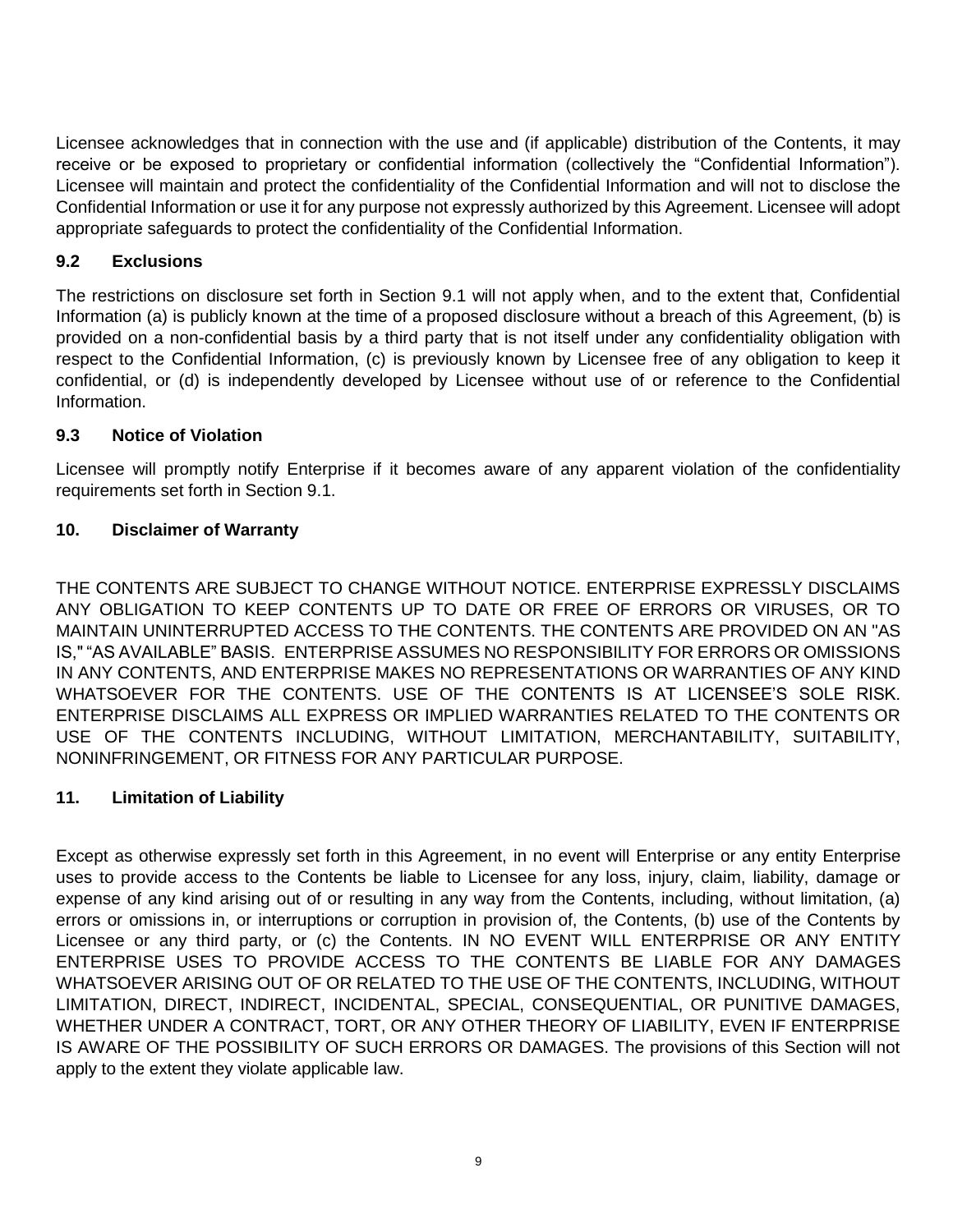## **12. Term and Termination**

## **12.1 Term**

This Agreement will remain in force and effect and renew automatically from Term to Term until terminated by either party in accordance with this Section 12.

### **12.2 Termination**

Licensee may terminate the License at any time. Enterprise may terminate this Agreement upon sixty (60) days' advance written notice to Licensee. Enterprise may further elect to cease altogether distribution of the Contents at Enterprise's sole discretion and terminate this Agreement for all licensees upon advance publication of a termination notice through the Enterprise Website.

Enterprise may terminate this Agreement immediately in the event of a violation of Sections 3, 4, 6, or 9 by Licensee or its End Users.

### **12.3 Termination of License**

Upon termination of this Agreement for any reason, Licensee will not to exercise the rights granted under this License from and after termination of this Agreement and will accordingly terminate the EULAs providing for Data access by End Users. The foregoing will not prevent Licensee to access, as an investor in Enterprise securities, Data elements required to be published by Enterprise by securities laws and regulations, for the purpose of assessing or evaluating such securities, nor prevent Licensee from using the Contents for internal use purposes on a royalty free basis under Enterprise's separate terms and conditions available on the Enterprise Website.

Upon termination, paid Licensee Fees are not refundable and License Fees due may not be offset.

### **12.4 Survival**

Sections 3.2, 3.3, 3.4, 6, 8.5 and 9 through 13 will survive the termination of this Agreement.

### **13 General Provisions**

### **13.1 Assignment**

This Agreement may not be assigned by Licensee or by operation of law to any person(s), firm(s) or corporation(s) without the express written approval of Enterprise. Notwithstanding the foregoing, the Agreement may be assigned by Licensee to an entity that is 100% owned and controlled by Licensee if Licensee provides prior written notice of the assignment to Enterprise and Licensee remains liable for performance of Licensee's obligations hereunder.

### **13.2 Notices**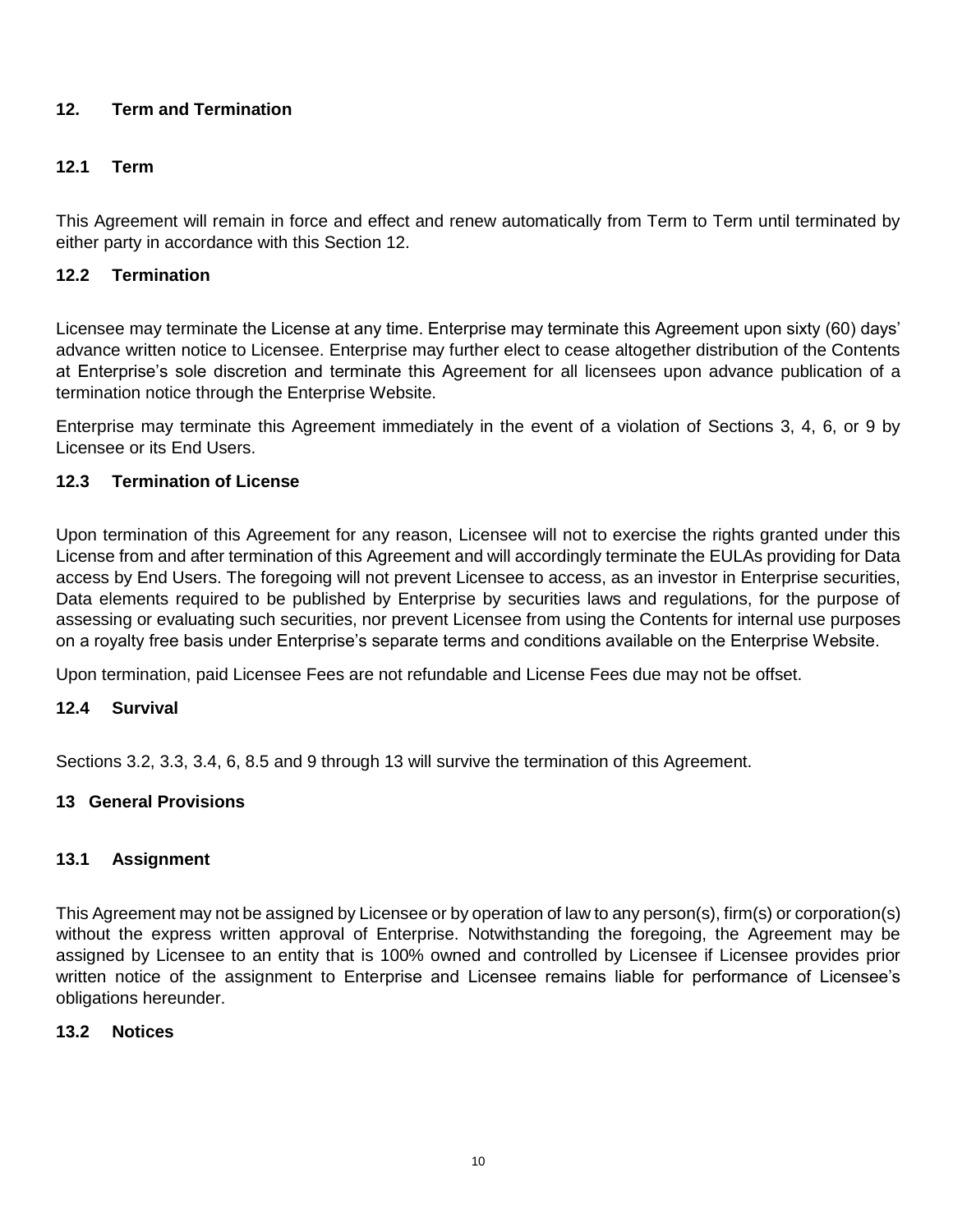All notices and demands hereunder by a party to the other will be in writing and will be addressed either by email at the addresses identified in the Cover Page or served by personal service or by mail at the address set forth in the Cover Page, or at such different address as may be designated by Enterprise by written notice to Licensee.

All such notices or demands by mail will be by certified or registered mail, return receipt requested, or by a nationally recognized private express courier, and will be deemed complete upon receipt.

## **13.3 Governing law – Privacy Laws and Regulations**

This Agreement will be governed by and construed under the laws of the District of Columbia, without reference to or application of the conflicts of law principles the application of which would cause the substantive laws of another jurisdiction to apply. Any and all disputes between the parties that cannot be settled by mutual agreement will be resolved solely and exclusively in the federal courts located within the District of Columbia.

Licensee will be solely responsible for compliance with privacy-related federal, state and local laws and regulations governing the access, handling, and use of the Contents by Licensee.

### **13.4 Headings**

The titles and headings of the various sections and paragraphs in this Agreement are intended solely for convenience of reference and will not be given any effect in the construction or interpretation of this Agreement.

### **13.5 All Amendments and Waivers in Writing**

Except to the extent expressly set forth in this Agreement, no provisions in either party's purchase orders or in any other business forms employed by either party will supersede the terms and conditions of this Agreement, and no supplement, modification or amendment of this Agreement will be binding, unless executed in writing by a duly authorized representative of each party to this Agreement. Any waiver by either party of a breach of any provision of this Agreement must be in writing.

Any waiver by either party of a breach of any provision of this Agreement must be in writing. No waiver will be effective unless in writing signed by an authorized representative of the party against which enforcement of the waiver is sought. Neither the failure of either party to exercise any right of termination, nor the waiver of any default will constitute a waiver of the rights granted in this Agreement with respect to any subsequent or other default.

### **13.6 Severability**

If any provision of this Agreement is held invalid by a court with jurisdiction over the parties to this Agreement, such provision will be deemed to be restated to reflect as nearly as possible the original intentions of the parties in accordance with applicable law, and the remainder of this Agreement will remain in full force and effect.

#### **13.7 Entire Agreement**

No representations or statements of any kind made by either party that are not expressly stated herein will be binding on such party. The parties agree that this Agreement constitutes the complete and exclusive statement